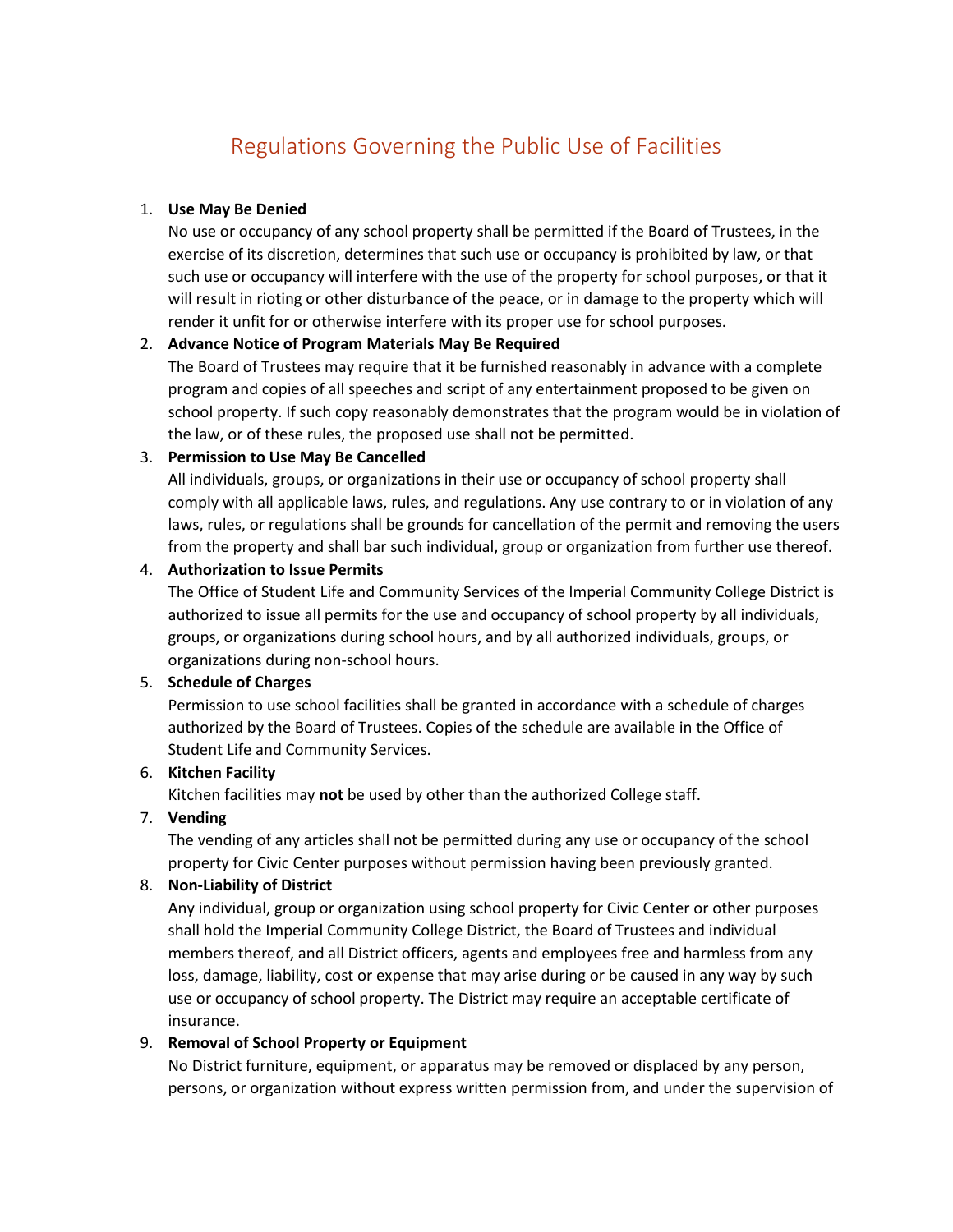a duly authorized employee of Imperial Valley College Any furniture, equipment or apparatus so displaced must be replaced to the satisfaction of the duly authorized employee by the party, parties, or organization responsible for the removal or displacement thereof before their departure from the facility.

## 10. **Decorations**

Any decorations used at an event must be flameproof and shall be erected and taken down in a manner not destructive to College property The use of any material or device which constitutes a fire hazard is expressly prohibited.

## 11. **Damage to Property**

School property shall be protected from any damage or mistreatment and permittees shall be responsible for the condition in which they leave school premises. In the event school property is damaged, the cost of repair or replacement thereof shall be paid by the permittee.

## 12. **Personal Use of Property or Equipment**

Permits shall not be granted for personal or individual use of school property or equipment.

## 13. **Supervision and Security**

Upon receipt of notice that a permit has been issued to a non-school agency for use, the Director of Maintenance and Operations shall designate a regular District employee to open the building, to be in charge during use, and to close the building after use—such personnel costs to be borne by the User. The District employee in charge of the building or grounds within or upon which any meeting is held is empowered to take all necessary means to enforce these rules. However, it shall be the responsibility of the permittee to see that there is such special police protection as may be necessary for adequate control.

# 14. **Revocation in Case of Conflicting Dates**

Any permit may be revoked if conflicting dates have resulted, or where need of the property for College purposes has subsequently developed.

## 15. **Two-Weeks Notice Required**

Applications for permits to use College facilities shall be made **at least two weeks in advance** of the date of requested use.

## 16. **Capacity Limitation**

Admission to all meetings held in College buildings shall be limited to the seating capacity of the room or space authorized for such use.

# 17. **Discriminatory Activities Not Permitted**

No permit tor the use of College property shall be granted to any individual or group for any purpose which would reflect in any way upon citizens of the United States because of their race, color or creed.

# 18. **Sunday and Holiday Use**

Use of school property on Sundays or holidays is discouraged and subject to the ability of the District to schedule required personnel.

# 19. **Distribution of Literature**

Only the authorized holder of the Use Permit shall distribute literature or other materials at a Civic Center meeting. (see #2 of this section)

# 20. **Fees and Charges for Attendance**

Whenever the use of school premises without a rental fee is permitted, it is understood that